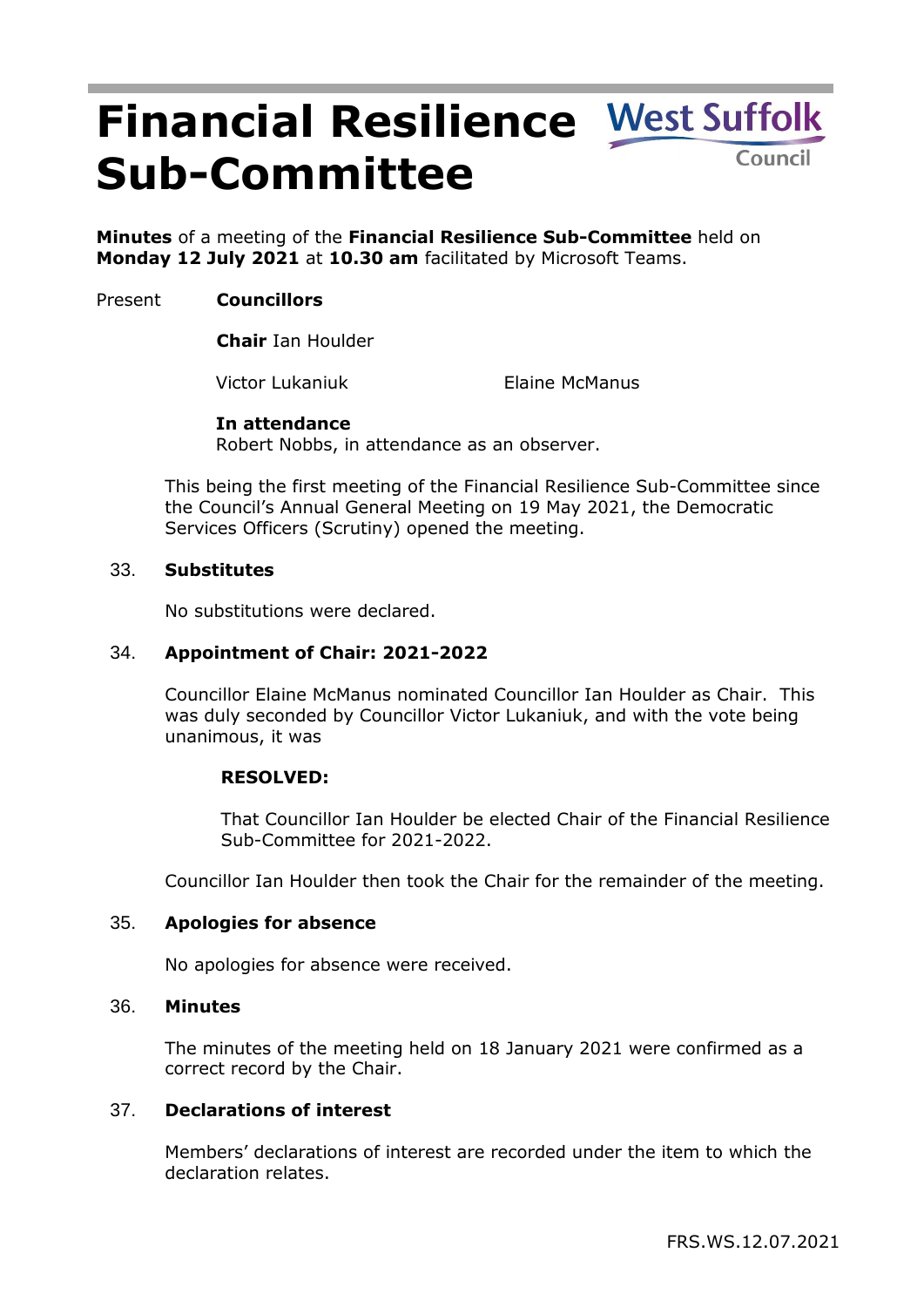# 38. **Annual Treasury Management and Financial Resilience Report 2020 to 2021**

The Sub-Committee received Report No: FRS/WS/21/003, which reported on the investment activities of West Suffolk Council from 1 April 2020 to 31 March 2021.

The 2020 to 2021 Annual Treasury Management and Investment Strategy Statements, approved on 25 February 2020, set out the Council's projections for the current financial year. The budget for investment income in 2020 to 2021 was £131,000, which was based on a 0.65% target average rate of return on investments. At the end of March 2021, interest actually earned during the financial year totalled £96,767 (average rate of return of 0.354%), against a budget for the year of £131,000; a budgetary deficit of £34,233.

The Annual Treasury Management and Financial Resilience Report (2020 to 2021) included tables summarising the interest earned and the average rate of return achieved; treasury management investment activity during the year; investments held as at 31 March 2021; capital borrowing budget 2020 to 2021; borrowings and temporary loans.

The report included assumptions on borrowing costs for the capital projects included within it and was based around four main projects:

- West Suffolk Operational Hub;
- Mildenhall Hub;
- West Suffolk Operational Hub; and
- Investing in our Growth Fund.

During the financial year there had been no requirement to borrow externally, due to the Authority's cash balances, over and above the long-standing £4m loan relating to the Newmarket Leisure Centre. Therefore, the only interest payable for the year was £169,600 relating to this loan. The total borrowing (expressed as the Authority's capital financing requirements) between both internal and external (£4m) total £49.4m at 31 March 2021.

The report also included at Appendix A the CIPFA Financial Resilience Index 2021. The index showed a Council's position on a range of measures associated with financial risk. The graphs showed West Suffolk Council within the context of neighbouring Councils within Suffolk.

The Sub-Committee scrutinised the Annual Treasury Management and Financial Resilience Report 2020 to 2021, and asked questions to which responses were provided. Discussions were held on the Councils asset base and rental income; and the merits of currently borrowing internally verses externally to fund capital projects.

In response to a question raised relating to the Mildenhall Hub project, the Sub-Committee was advised that the Council had made an assumption in the business case that it would be funded by external borrowing. However, the Council was able to fund the project internally (from cash balances) so there was no interest payable at present. The only physical cost to the Council through borrowing internally was the loss of interest receivable.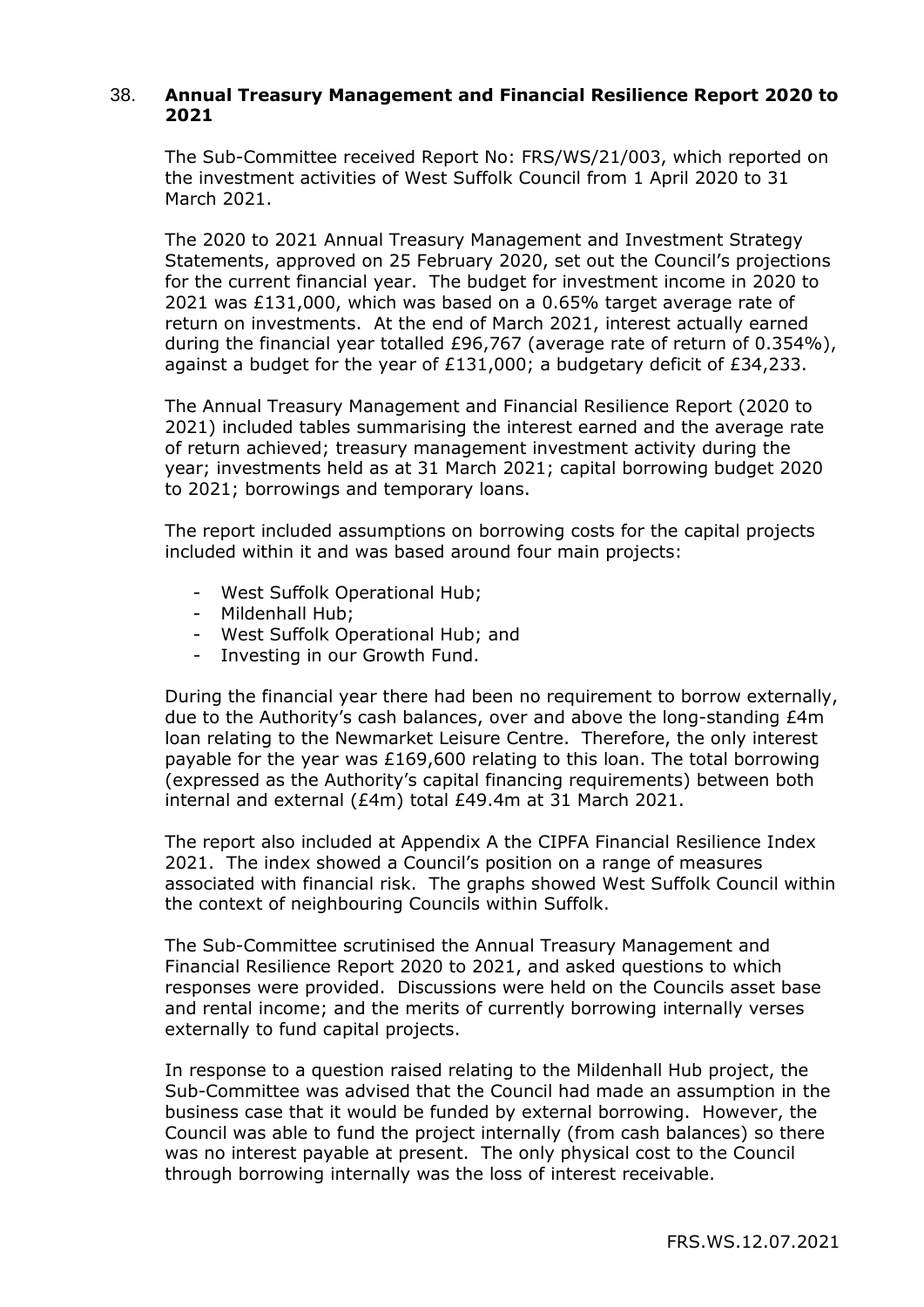In response to a question raised on how comparable the Council was with its Band D council tax compared to other Suffolk authorities, the Sub-Committee was advised that the Council was working through its harmonisation plan between the former Councils (Forest Health District Council and St Edmundsbury Borough Council). The national average Band D, without Parish/Town Council precepts was £195.

It was then proposed by Councillor Elaine McManus, seconded by Councillor Ian Houlder, and with the vote being unanimous it was:

### **RECOMMENDED:**

That subject to the approval of Cabinet and Council, the Annual Treasury Management and Financial Resilience Report (2020 to 2021), being Report number FRS/WS/21/003, be approved.

#### 39. **Financial Resilience Report - June 2021**

The Sub-Committee received Report number FRS/WS/21/004, which reported on the investment activities of West Suffolk Council from 1 April 2021 to 30 June 2021.

The Council held investments of £39,300,000 as of 30 June 2021. Interest achieved in the first quarter of the financial year amounted to £16,517 against a budget for the period of £11,250, a budgetary surplus of £5,267. Although interest rates continued to be low as a result of the Covid-19 pandemic, which started in mid-March 2020, the council had more cash invested during the period, leading to higher overall interest achieved despite the lower rates.

External borrowing as of 30 June 2021 remained at £4,000,000 with the Council's level of internal borrowing increasing slightly to £46,712,000 as at 30 June 2021. Overall borrowing, both external and internal was expected to increase over the full financial year, but not by as much as was originally budgeted for. Borrowing costs (interest payable and MRP) for the year were forecast to be £965,793 against an approved budget of £3,135,850, although this could change if more external borrowing was undertaken than was currently forecast.

The 2021 to 2022 Annual Treasury Management and Investment Strategy sets out the Council's projections for the current financial year. The budget for investment income in 2021 to 2022 was £45,000, which is based on a 0.25% target average interest rate of return on investments.

The report also included a summary of the borrowing activity during the period; borrowing strategy and sources of borrowing; borrowing and capital costs – affordability; borrowing and income – proportionality; borrowing and asset yields and CIPFA consultation on prudential code.

Attached at Appendix 1 to the report was Arlingclose economic and interest rate forecast.